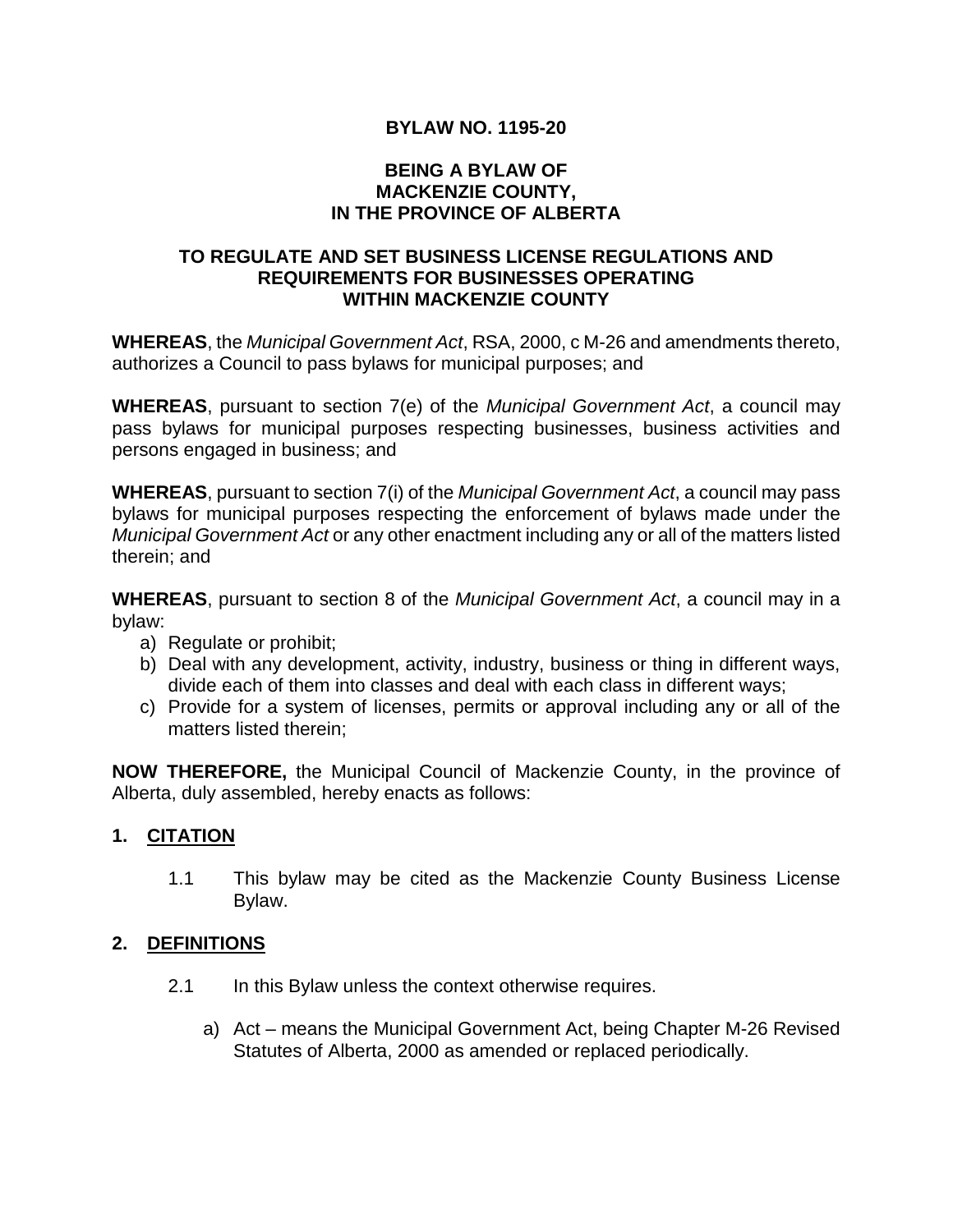- b) Administration means a designate of the Development Authority responsible for processing and issuing a business license.
- c) Applicant means a person who applies for a license under the provisions of this Bylaw.
- d) Business means
	- i. a commercial, merchandising, or industrial activity or undertaking;
	- ii. a profession, trade, occupation, calling, or employment; or
	- iii. an activity providing goods or services, however organized or formed, including a cooperative or association of persons.
- e) Business License means a license to be issued, pursuant to this Bylaw, for the purpose of licensing any business operating within Mackenzie County, entitling the licensee to carry on the activity therein specified.
- f) Business Premises means the store, office, warehouse, factory, building, enclosure, yard, or other place occupied or capable of being occupied, by a person for the purpose of any business.
- g) Bylaw Enforcement Officer means the Development Authority or delegate who has been appointed the authority to enforce the provisions of this Bylaw.
- h) Charitable or Non-Profit Organization means any person, association, or corporation engaged entirely in charitable activities, or engaged in the promotion of a general social welfare within the County, as defined by Revenue Canada under the Income Tax Act and/or has a valid Revenue Canada Registered Charity number.
- i) Council means the Municipal Council for Mackenzie County in the Province of Alberta, as duly elected and defined in the Municipal Government Act, R.S.A. 2000, Chapter M-26, as amended.
- j) County means the Municipal Corporation of Mackenzie County in the Province of Alberta, and or the area contained within the corporate boundaries of the said municipality, as the context may require.
- k) Development Authority means the person, commission, or organization authorized to exercise development powers and perform duties on behalf of the County as referred to in Division 3 of the Municipal Government Act.
- l) Development Permit means a document authorizing a development issued pursuant to the County's Land Use Bylaw.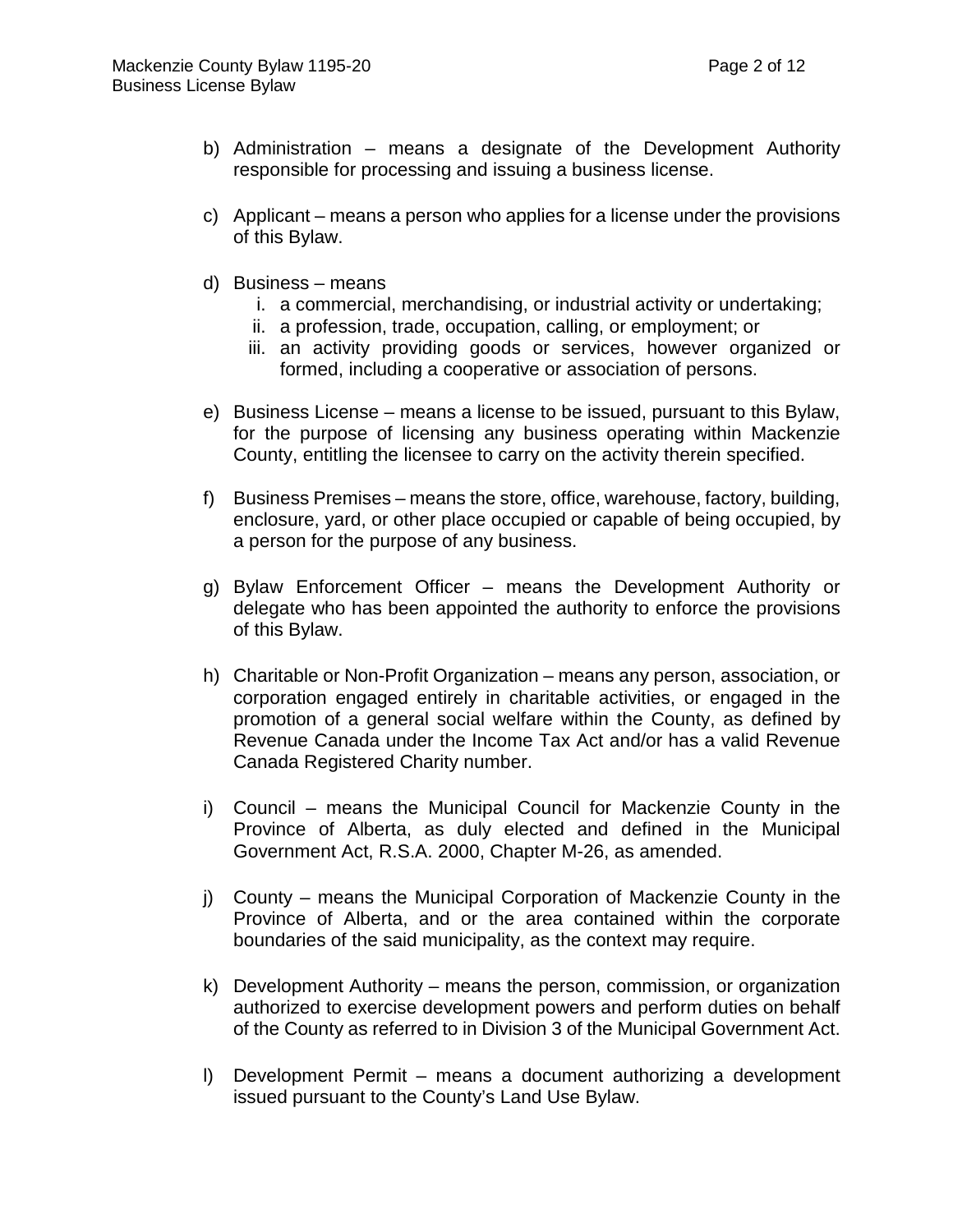- m) Fee means the monetary amount levied on each application as set out in the Fee Schedule Bylaw.
- n) Garage Sale means the displaying and offering for sale of five (5) or more items of goods, wares, or merchandise (other than boats, motor vehicles, or recreational vehicles of any kind) on private residential property for no more than four (4) weekends per calendar year.
- o) Hawker or Peddler means any person who, whether as principal or agent;
	- i. goes from house to house selling or offering for sale any merchandise or service, or both, to any person and who is not a wholesale or retail dealer in that merchandise or service;
	- ii. offers or exposes for sale to any person by means of samples, patterns, cuts, or blueprints, merchandise or a service, or both, to be afterwards delivered in and shipped into the municipality to the customer;
	- iii. sells merchandise or a service, or both, on the streets or roads or elsewhere other than at a building that is a permanent place of business for that business; or
	- iv. does not have a permanent place of business in the municipality.
- p) Hawkers and Peddlers License means a license to be issued, pursuant to this Bylaw, licensing any Non-Resident Business operating within Mackenzie County, entitling the licensee to carry on the activity therein specified.
- q) Home Occupation or Home Based Business means a business carried on as a secondary use of a dwelling unit and or its accessory buildings, by a least one of the permanent residents of such a dwelling.
- r) Land Use Bylaw means the Mackenzie County Land Use Bylaw and any amendments to the Land Use Bylaw.
- s) License means a Business License or Hawkers and Peddlers License.
- t) Licensee means a person to whom a license has been issued, pursuant to the provisions of the Bylaw.
- u) Merchandise means commodities or goods that are bought and sold in business.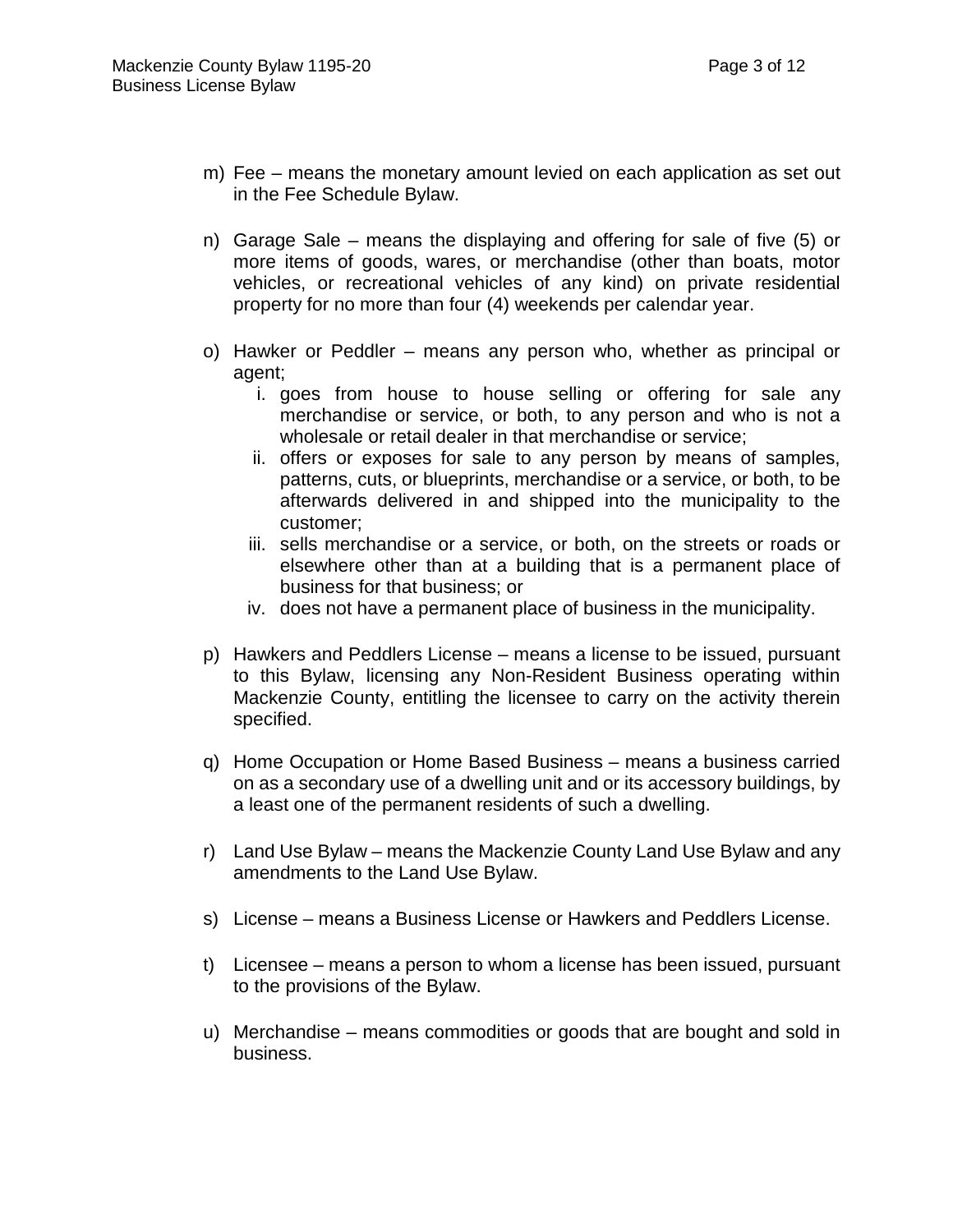- v) Mobile Vendor means any person selling goods, food, amusement, or services from a mobile motor vehicle, trailer, or similar structure that is designed for offering the sale of goods, food, or services.
- w) Non-resident means a person who is not a resident of Mackenzie County.
- x) Non-resident Business means any business, which does not ordinarily locate or maintain a permanent place of business within Mackenzie County. A person or business that maintains a regular place of business within the incorporated Towns of Rainbow Lake or High Level or Indian Reservations located within the boundaries of Mackenzie County shall not be considered a Non-resident Business, however they are encouraged to apply for a Business License with their typical municipal office.
- y) Person means and includes any person, firm, partnership, body corporate, or association.
- z) Temporary Business means any commercial or industrial business activity; a profession, trade, occupation; or an activity providing goods or services, where the duration of the business activity is equal to or less that four (4) consecutive months.
- aa) Trade Show means a group of five (5) or more persons at a single location, for a period of not more than seven (7) days, displaying to the public the types of goods, wares, merchandise, food, or services that they have available for sale.
- bb) Year, in relation to any license issued under the provisions of this Bylaw means a period of 365 consecutive days, commencing on March 1 and ending on February 28 of the following calendar year.

### **3. LICENSE REQUIREMENTS**

- 3.1 Any person carrying on or operating a business within the County unless specifically exempted under the provisions of this Bylaw or Provincial or Federal legislation is required to obtain a Business License or Hawkers and Peddlers License.
- 3.2 Every person who operates more than one store, branch, or premises in respect of any business shall take out a separate license in respect of each store, branch, or premises.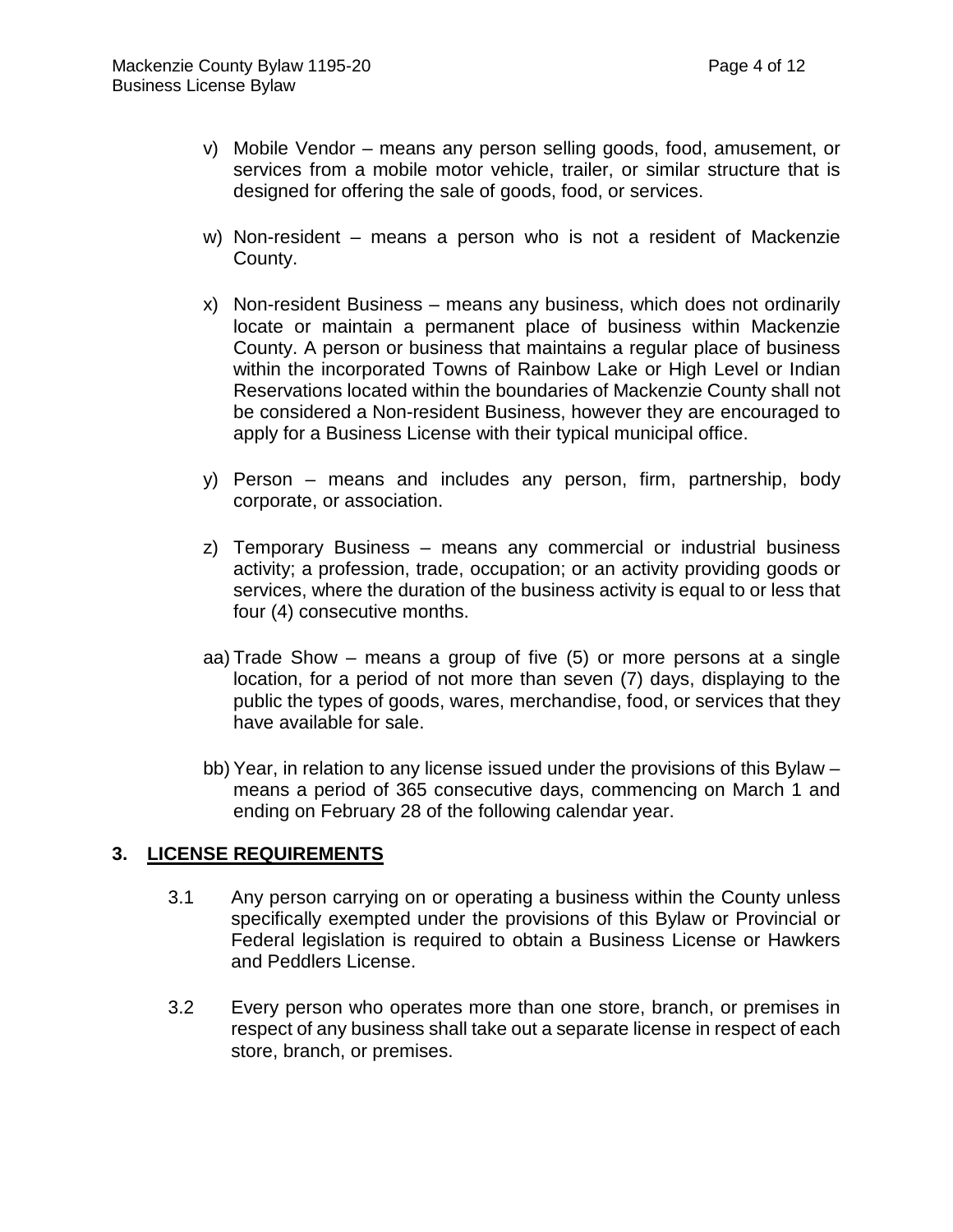- 3.3 Any person who operates more than one business whether on the same premises or on separate premises is required to have separate Business Licenses for each business.
- 3.4 For businesses where more than one salesperson conducts business within the County, such as, but not limited to, AVON, Tupperware, Epicure, only the regional manager is required to obtain a Business License.
- 3.5 Any person who operates a Home-Based Business is required to obtain a Development Permit approval before a Business License will be issued.
- 3.6 No person shall be issued a License or have such License renewed unless that person provides written confirmation, in a form acceptable to the County, that all Provincial and Federal licensing requirements have been met, or that a Municipal License is required in advance of those requirements.

# **4. EXEMPTIONS**

- 4.1 The following Persons are not required to obtain a Business License however they are encouraged to obtain a Business License for the purpose of documentation within the County:
	- a) Charitable or Non-profit organizations, recreational societies, etc. which are registered under the Alberta Societies Act are encouraged to obtain a Business License but are not subject to fees;
	- b) Farmers or Businesses carrying on activities at a Farmer's Market so long as the operating organization is registered with the Farmer's Market Association;
	- c) Non-resident businesses whose only business activity is:
		- i. the supply or delivery of wholesale or bulk goods to a resident business or ;
		- ii. delivery of materials or goods provided that the transaction/negotiation to purchase those items takes place outside of the County;
	- d) An architect's corporation, a joint firm, a registered architect. Or a visiting project architect under the *Architect's act*, *Chapter A-44, R.S.A. 2000* and amendments thereto;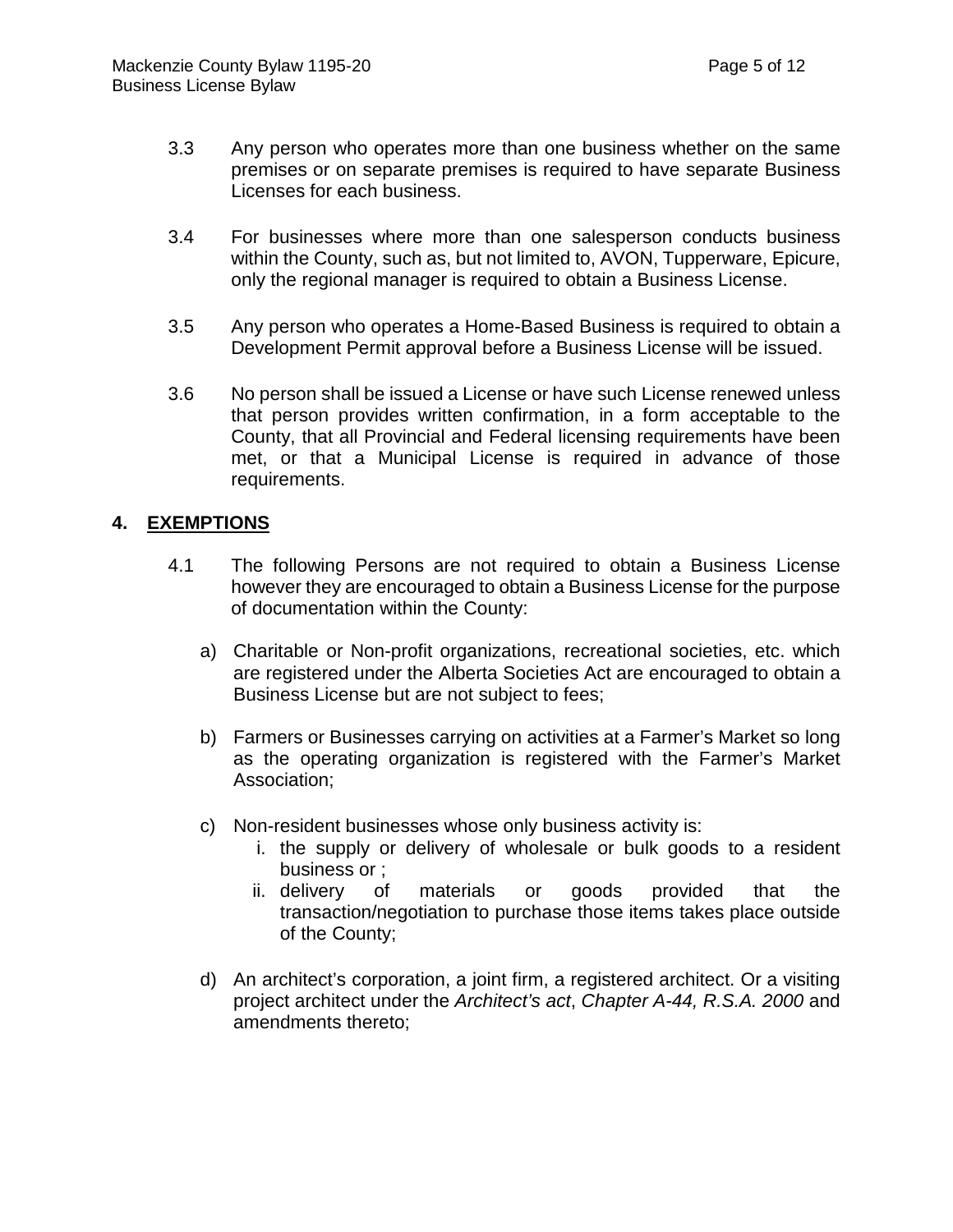- e) An Alberta land surveyor, a surveyor's corporation, or a surveyor's partnership registered under the *Land Surveyor's Act, Chapter L-3, R.S.A. 2000* and amendments thereto;
- f) A professional engineer, Licensee, permit holder, or certificate holder under the *Engineering, Geological and Geophysical Professions Act*, *Chapter E-11, R.S.A. 2000* and amendments thereto;
- g) An insurance agent or adjuster as described in the *Insurance Act*, *Chapter E-11, R.S.A. 2000* and amendments thereto;
- h) A registered accountant as described under the Chartered Accountants Association;
- i) A medical doctor who is registered with the College of Physicians and Surgeons of Alberta;
- j) A dentist who is registered under the Dental Association of Alberta;
- k) A barrister or solicitor as registered under the Law Society of Alberta;
- l) Any other business which is excluded from the requirements of the Bylaw, by an Act of the Legislature, or by other Provincial Statute;
- m) A day home service provider that is registered with a provincially approved Day Home Agency;
- n) An owner of rental units including residential townhouses, triplexes, fourplexes, and apartments, provided that the owner is not a corporation;
- o) A Business exhibiting at a trade show or exhibition held in Mackenzie County for a consecutive period not exceeding seven (7) days;
- p) Residential garage sales, provided that the sale takes place on a residential property where that property owner or primary resident directly supervises and controls the sale to a maximum of four (4) weekends per calendar year;
- q) Regional Commissions, Intermunicipal Services Agencies, or Businesses carried on by the Government of the Province of Alberta or by the Government of Canada;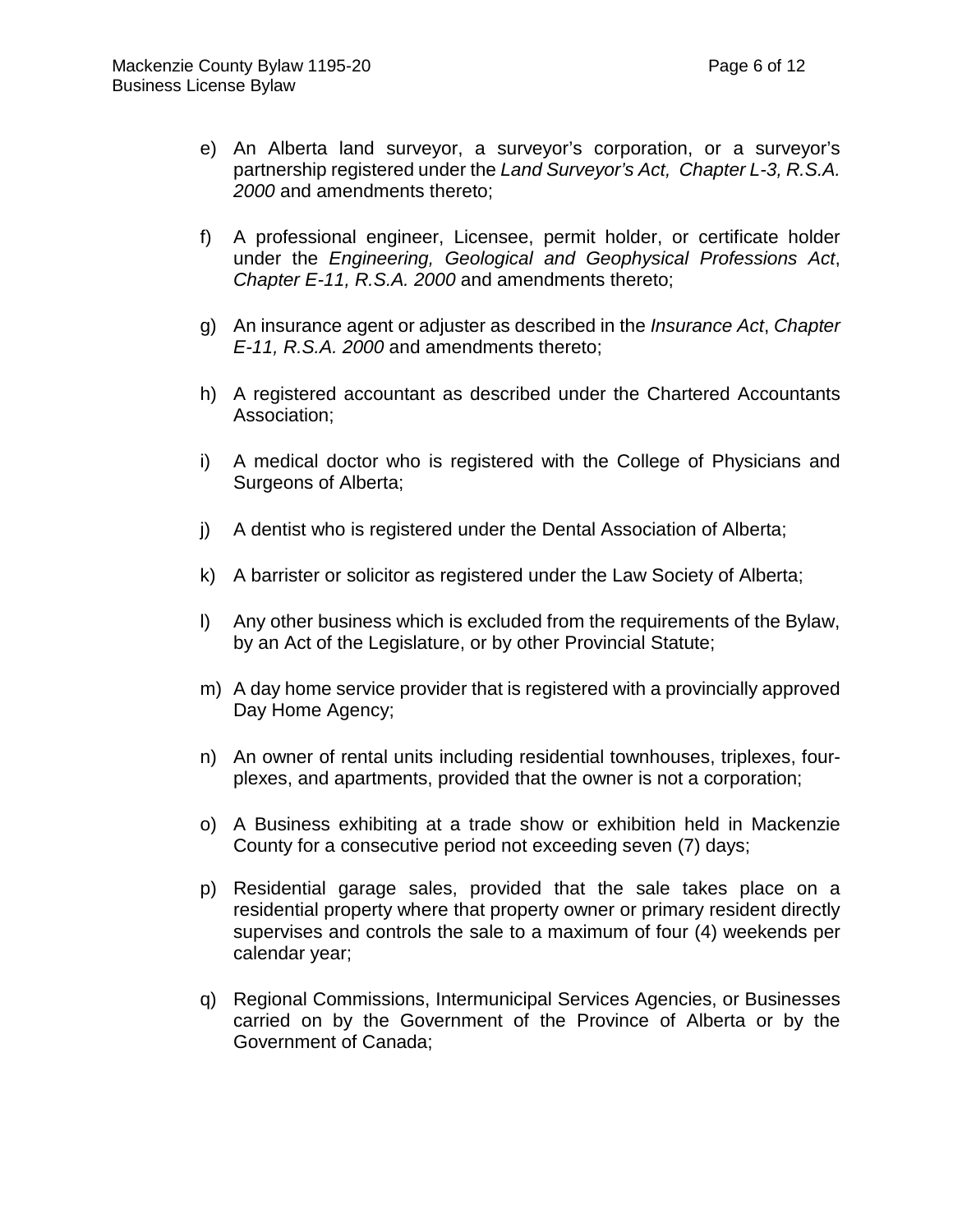- r) Any person who provides light duty from time to time such as newspaper deliveries, baby-sitting, yard work, snow shoveling, etc;
- s) Any other Business exempted through or by order of Council.

### **5. PROCEDURE AND ISSUANCE OF LICENSE**

- 5.1 All applicants should make application to the County on the appropriate License application form, furnishing such information as the form shall require and such additional information as may be reasonably required.
- 5.2 A statutory declaration where required by the County, in regards to the information contained within the form.
- 5.3 The registered property owner's signature is required on the application if the applicant is not the property owner.
- 5.4 Every person who makes an application for a license shall submit to and assist in every inspection required by the County.
- 5.5 The County will communicate the program through community media, social media, and through physical postings.
- 5.6 Administration will assign NAICS codes to each business which is the North American standard for categorizing businesses.
- 5.7 If a business is sold and/or changes ownership, or if the primary place of conducting business changes, an amendment and applicable permits are required, as well as applicable fees in accordance with the Fee Schedule Bylaw.
- 5.8 Renewal of a Business License is automatic and the renewal fee due on April 30<sup>th</sup> of each Year, unless sufficient notification is received by the County that a Business has closed or has ceased operations within the County.
- 5.9 Except where otherwise indicated or applied for, a Hawkers and Peddlers License shall be valid for one Year.

# **6. ADDITIONAL PROVISIONS FOR HAWKERS AND PEDDLERS**

6.1 No person shall commence, or shall carry on or engage in, the business of Hawker or Peddler on public or private property within Mackenzie County unless and until such person is the holder of a Hawkers and Peddlers License.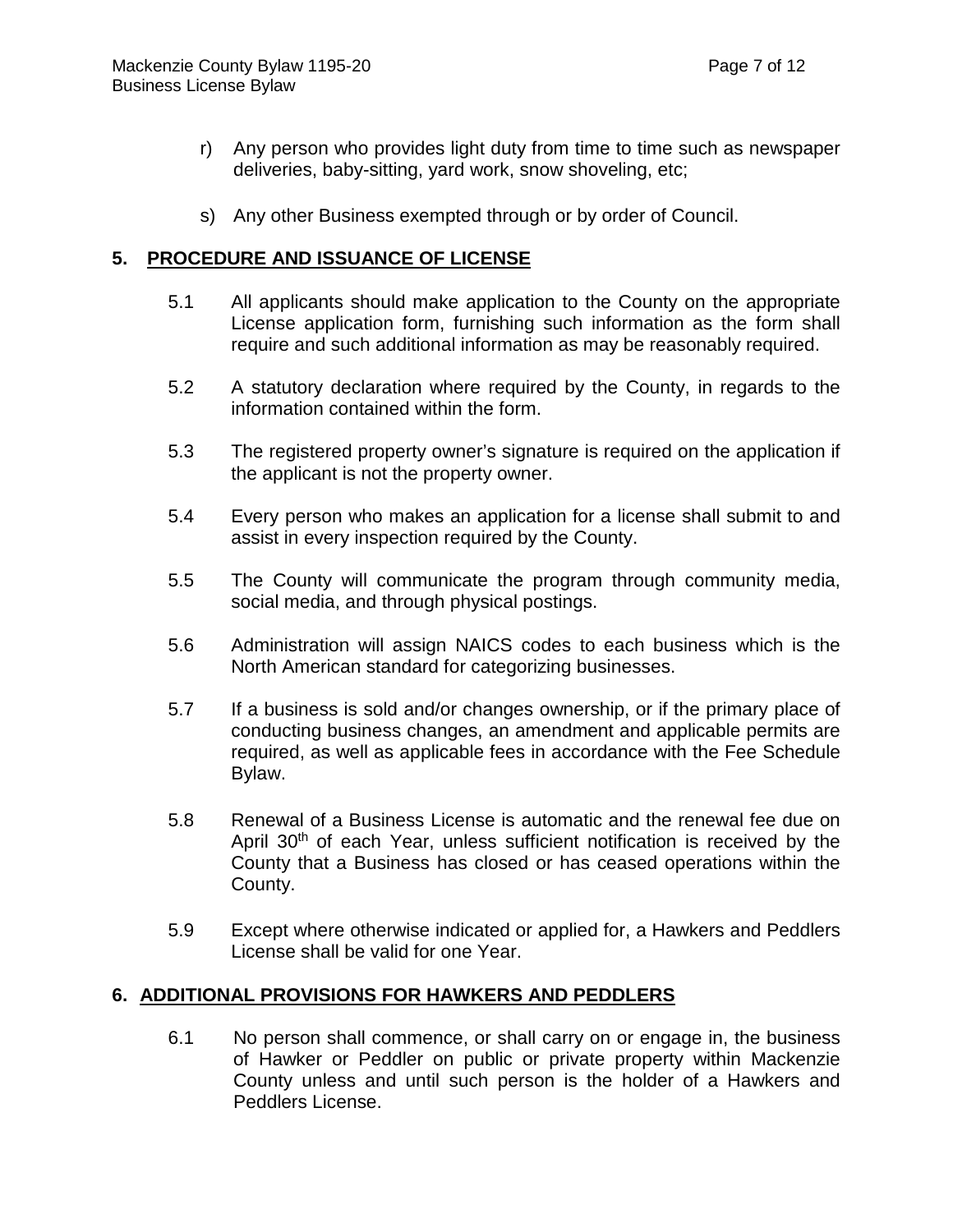- 6.2 Operations of Hawkers, Peddlers, or Mobile Vendors shall be restricted to privately or publically owned properties designated as Commercial, Industrial, or Recreational under the Land Use Bylaw.
- 6.3 No person shall commence, or shall carry on or engage in, the business of a Hawker, Peddler, or Mobile Vendor on a property unless or until they provide written consent by the owner of that property for the business to be conducted on that property.
- 6.4 Mobile Vendors shall not operate on any public roadway or road right-ofway.
- 6.5 Hawkers, Peddlers, and Mobile Vendors shall conduct their business in a manner and location on a property which causes minimal disturbance to the normal operations of that property and the surrounding roadways.
- 6.6 No License shall be issued to a Hawker, Peddler, or Mobile Vender of foodstuffs, fruits, and/or vegetables, unless or until they produce the appropriate permits, licenses, or certificates, as required by Alberta Health Services.

### **7. FEES**

- 7.1 Any business located within Mackenzie County or operating within Mackenzie County, unless exempted under the provisions of this Bylaw, is subject to fees in accordance with the Fee Schedule Bylaw.
- 7.2 Each application for a License or a License Amendment shall be accompanied by the appropriate fee as per the Fee Schedule Bylaw.
- 7.3 Hawkers and Peddlers shall be subject to fees per day of operation within the County and must report their total days of operation within the County; iii. on cessation of operation within the County; or
	- iv. on or before the last day of the Year for which their License is valid.
- 7.4 Fees will be nonrefundable.
- 7.5 Reminders of annual fees will be sent to each business and be advertised via newspaper and social media by March 1<sup>st</sup> of each year.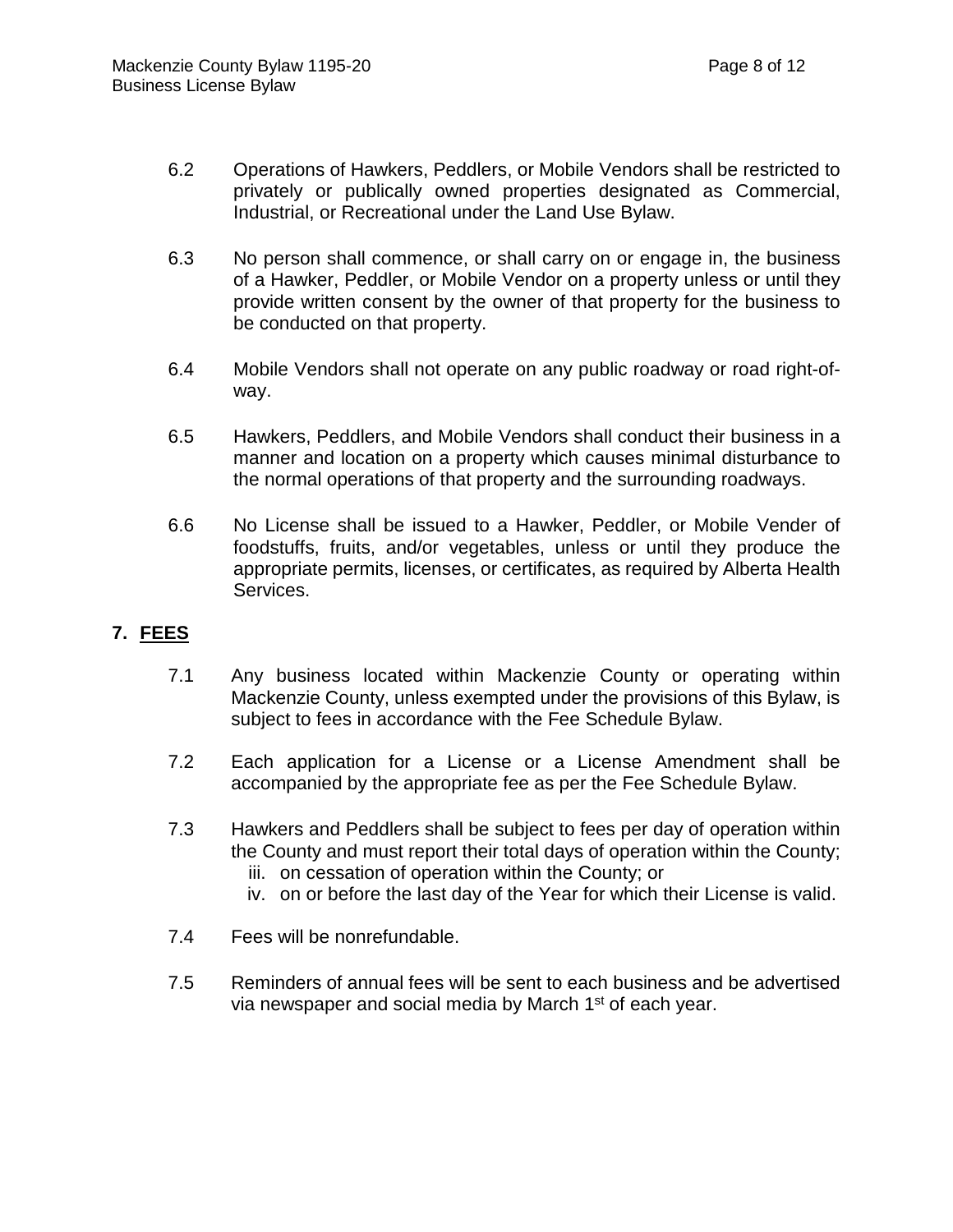### **8. NON ISSUANCE OF LICENSES**

- 8.1 No license shall be issued unless the proper forms, permits, application, and fees are received by Administration.
- 8.2 No license shall be issued if the application is received but not correctly submitted or required information is not provided.
- 8.3 An employee/business must comply with all sections of the bylaw, failure to do so will result in non-issuance of a License.
- 8.4 Businesses, which fail to obtain a License where one is required, will be subject to fines as outlined in the Fee Schedule Bylaw.

### **9. DISPLAYING BUSINESS LICENSES**

- 9.1 The License must be displayed and visible at all times, if this is not possible the Licensee or employee must be able to produce the License upon request.
- 9.2 Any person or company who does not ordinarily maintain a permanent place of business within the County or who owns or operates a mobile business within the County must produce a valid License or a copy of the License upon request.
- 9.3 Every license shall bear on its face the date on which it is issued and the current year's approval sticker.
- 9.4 The County has the right to inspect a premise to insure it has proper licensing.
- 9.5 Temporary Business Licenses will be issued for such events as trade shows, circuses, etc. with fees in accordance with the Fee Schedule Bylaw.
- 9.6 A Licensee may never deface or reproduce the License.

#### **10. TRANSFER OR AMENDMENT OF A BUSINESS LICENSE**

- 10.1 No license shall be transferred without consent of administration and payment of applicable fees in accordance with the fee schedule bylaw.
- 10.2 Licenses shall be location and owner specific. A change in either of these will require amendment, including applicable permits in accordance with the Land Use Bylaw and *Safety Codes Act,* and fees in accordance with the Fee Schedule Bylaw.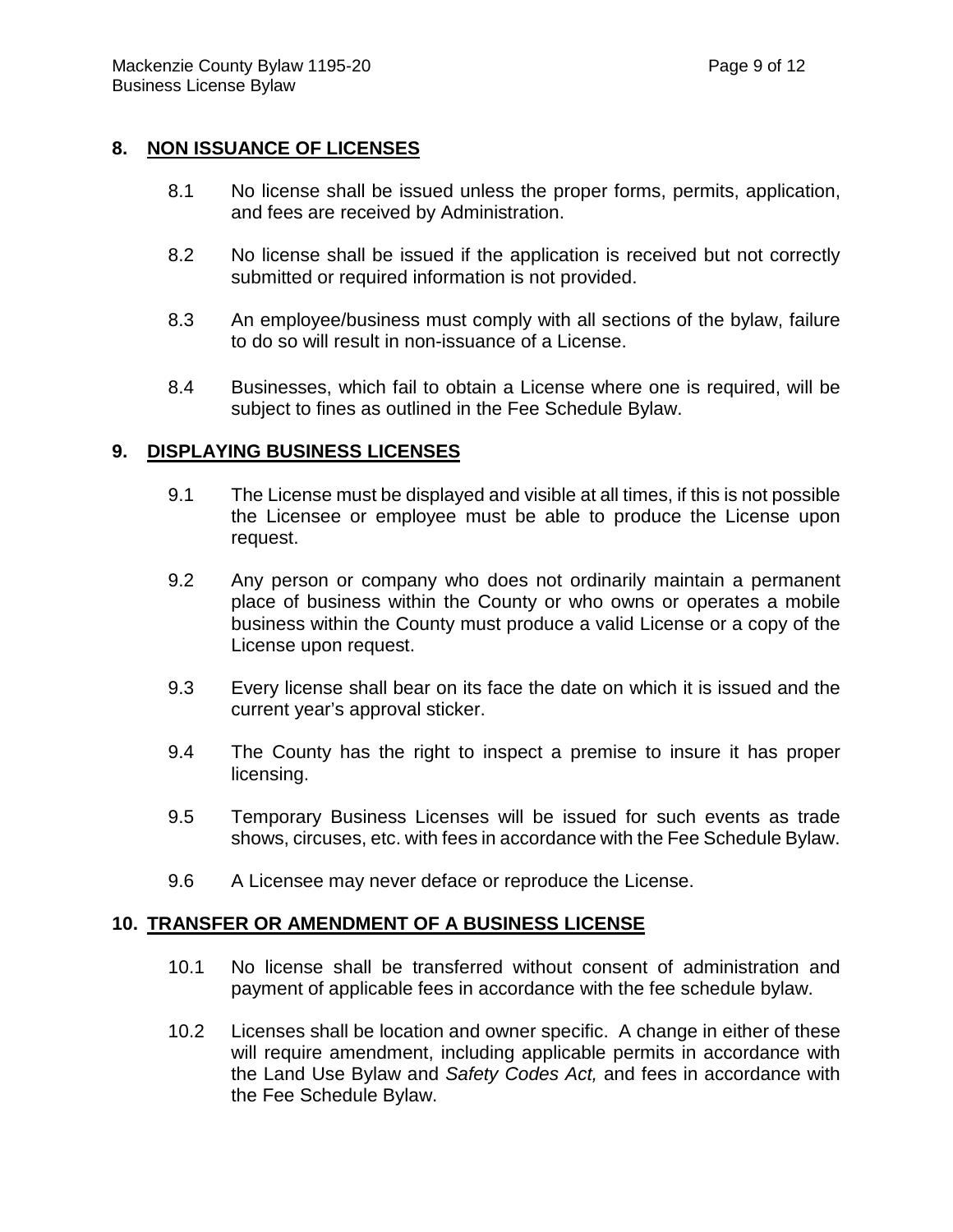- 10.3 An existing Business License issued under this Bylaw may be transferred upon application and approval by the Development Authority in the following circumstances:
	- i. When the transfer is from one Licensee to another for the same Business name and the same Business Premises;
	- ii. When the transfer is for a change of civic address from one Business Premises to another for the same Licensee and Business.
- 10.4 No person who purchases the interest of, or part of the interest of, any person licensed pursuant to this Bylaw shall carry on or continue such Business without first having obtained a transfer of Business License.
- 10.5 No person to whom a Business License has been issued under this Bylaw shall change the location of the Business Premises without first having applied for a Business License Amendment accompanied by the applicable permits under the Land Use Bylaw and *Safety Codes Act.*

### **11. ADMINISTRATION**

- 11.1 The County shall receive, consider, and decide upon all applications.
- 11.2 Record such information and create business database as well as code (NAICS).
- 11.3 Ensure payment of the appropriate fee(s) and inform the applicant of required Development Permits or Safety Codes Permits.
- 11.4 Report to council about the Business Licenses periodically.

# **12. REVOCATION OF A LICENSE**

- 12.1 The County may revoke a License if:
	- a) the applicable permits in accordance with the Land Use Bylaw and *Safety Codes Act* have not been obtained for the Business or Business Premises;
	- b) the Business location or ownership has changed without sufficient application to the County;
	- c) the Licensee has failed to pay the annual or other applicable fees before the stated due date(s);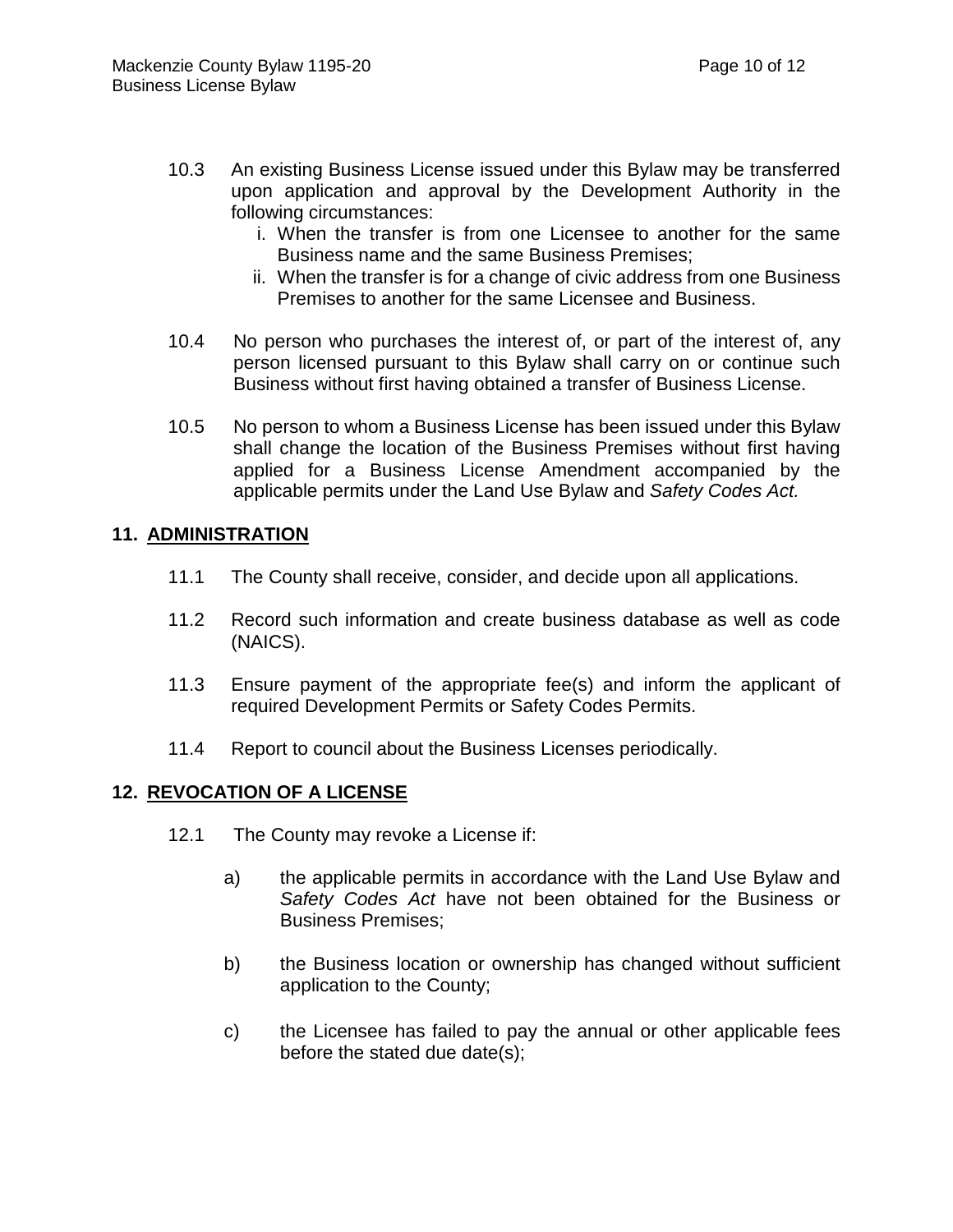- 12.2 When a License is revoked or suspended the business owner shall be notified in writing.
- 12.3 Any Business that continues to operate following revocation of a Business License will be subject to fines in accordance with the Fee Schedule Bylaw.

### **13. APPEALS**

- 13.1 In every case where:
	- a) An application for a license has been refused,
	- b) A license has been issued, subject to conditions,
	- c) A license has been revoked, or
	- d) A license has been suspended,

the applicant may appeal to Council.

13.2 An appeal shall be made in writing and addressed to Council; this shall be proposed within 21 days following refusal, revocation, and/or suspension or subject to conditions. Council will then make a decision within 14 days on the specific case and appeal.

#### **14. PENALTIES**

14.1 Any business who contravenes or disobeys, or refuses or neglects to obey any provision of this Bylaw by doing any act which the business is prohibited from doing or if they fail to do any act that falls under the Business License or Hawkers and Peddlers License, the business will face the corresponding penalty fee in accordance with the Fee Schedule Bylaw.

#### **15. REPEAL AND REPLACE**

15.1 This Bylaw repeals and replaces Bylaw 911-13 and Hawkers and Peddlers Bylaw 1018-16.

This Bylaw shall come into force and effect upon the date of the passing of the third and final reading.

READ a first time this 13<sup>th</sup> day of October, 2020.

READ a second time this 13<sup>th</sup> day of October, 2020.